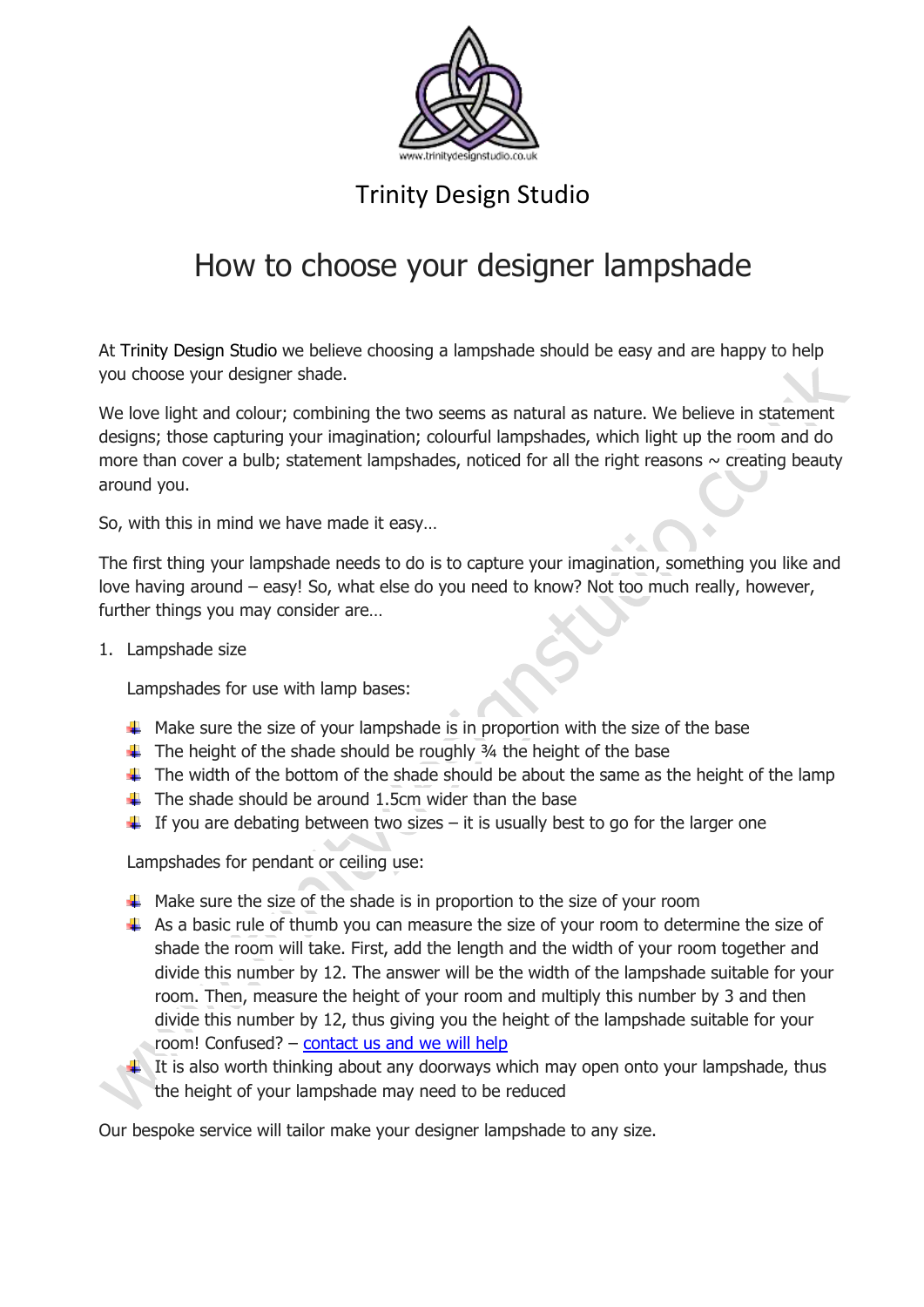

## Trinity Design Studio

#### 2. Lampshade shape

There are several different shapes of lampshades. The main ones being:

- $\ddot{\text{F}}$  Empire and straight the classic round; a cone with the top lopped off
- $\frac{1}{2}$  Square like the empire with a square or rectangular bottom
- $\downarrow$  Oval, cone and coolie traditional shape
- $\downarrow$  Drum a cylinder shape providing a contemporary look

We specialise in drum shades as these are the most popular, providing clean lines and a contemporary look. However, we can make any shape you like.

3. Lampshade material

Lampshades can be made with any material:

- Finity Design Studio uses natural materials; silk, cotton, linen, velvet, hessian and more
- $\ddot{\phantom{1}}$  Bear in mind, velvet will allow less light through than cotton or silk and it will depend upon the thickness (as with all fabrics) of the linen as to how much light it will let through Hessian, with its textured nature, shows the fabric structure when lights are on
- $\ddot{\phantom{1}}$  Lampshade material can also be rolled (gathered) with a pleated effect for a traditional feel or un-gathered for a modern, contemporary look
- $\uparrow$  As well as offering a whole range beautiful waxed cotton lampshades, we hand paint silk lampshades and like the minimalistic look of un-gathered fabric for our shades

Using only natural fabrics, Trinity Design Studio create shades in contemporary colours for you to mix and match with your pendants and bases, or our vintage bases and see the effects!

- 4. Lampshade design and colours
	- $\triangleq$  Often we choose a colour to blend in with the room. However, lampshades can be bold and offer the inspirational edge; creating something really beautiful to enhance the décor of your room. Changing your lampshades can be a quick and effective way to transform and enrich your room
	- Lampshades are a great way of introducing colour to a room; allow them to make a statement in your room

Experiment and have fun with colour, you will be surprised what works; be bold and use your lampshade to help create beauty around you.